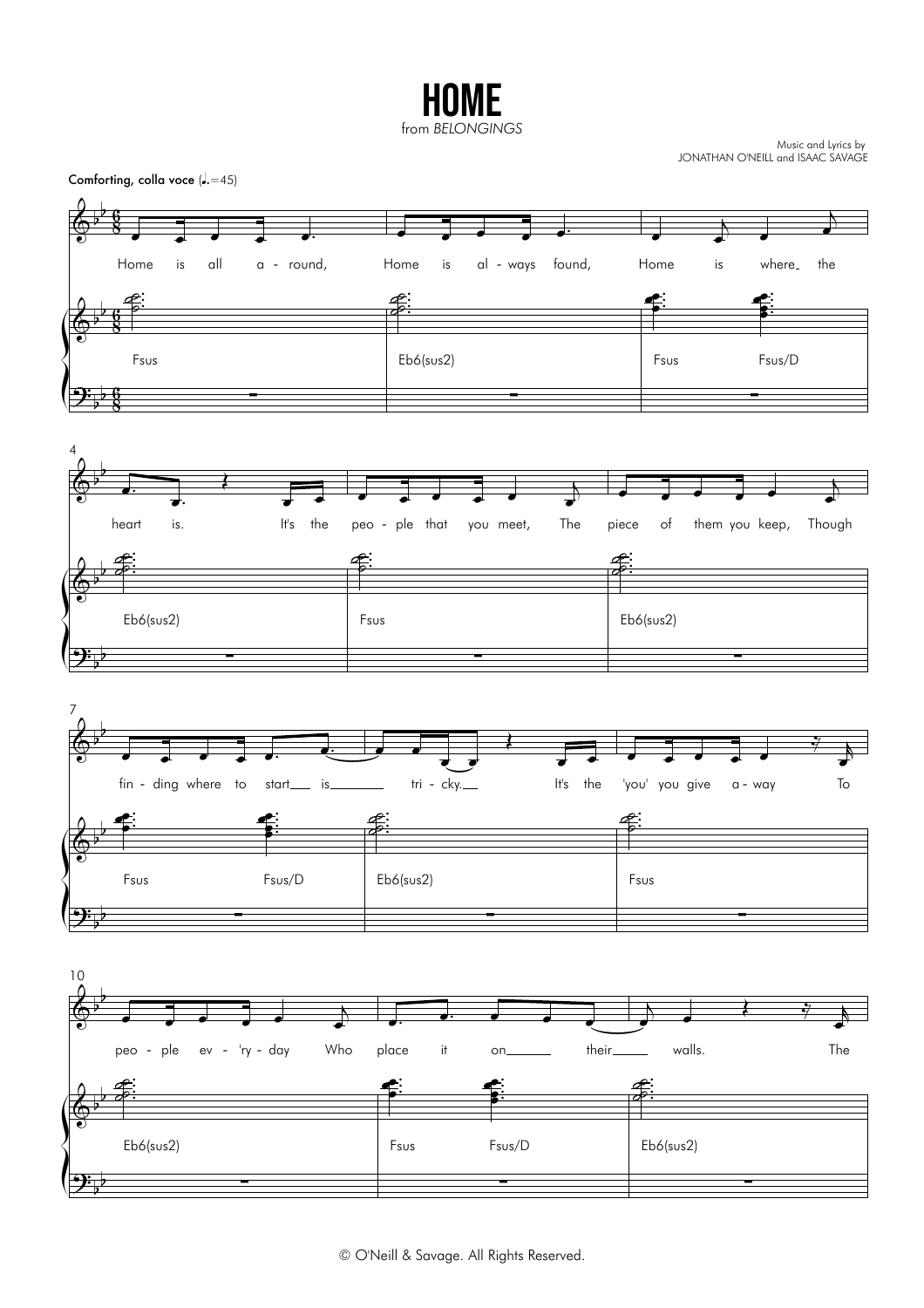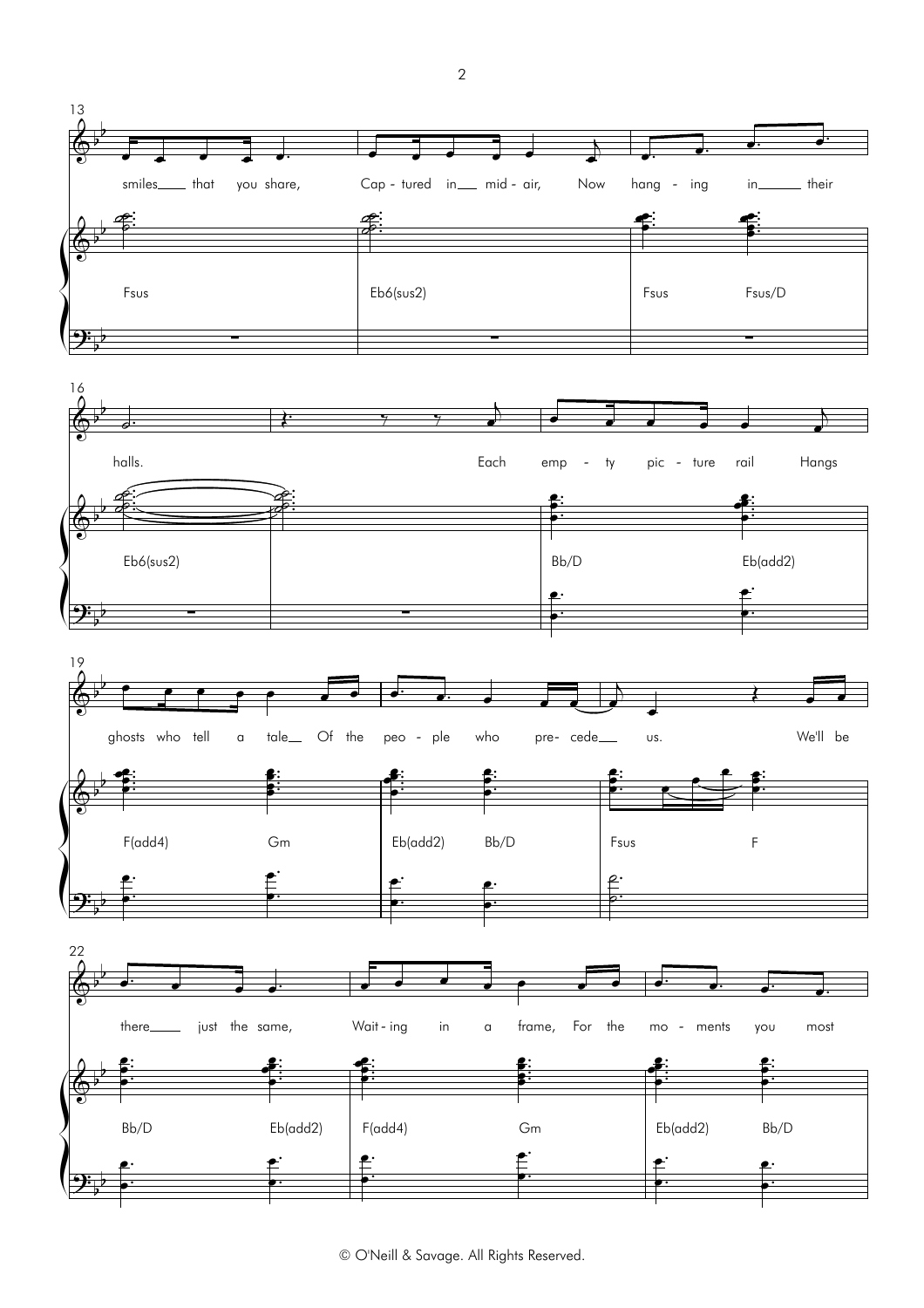

3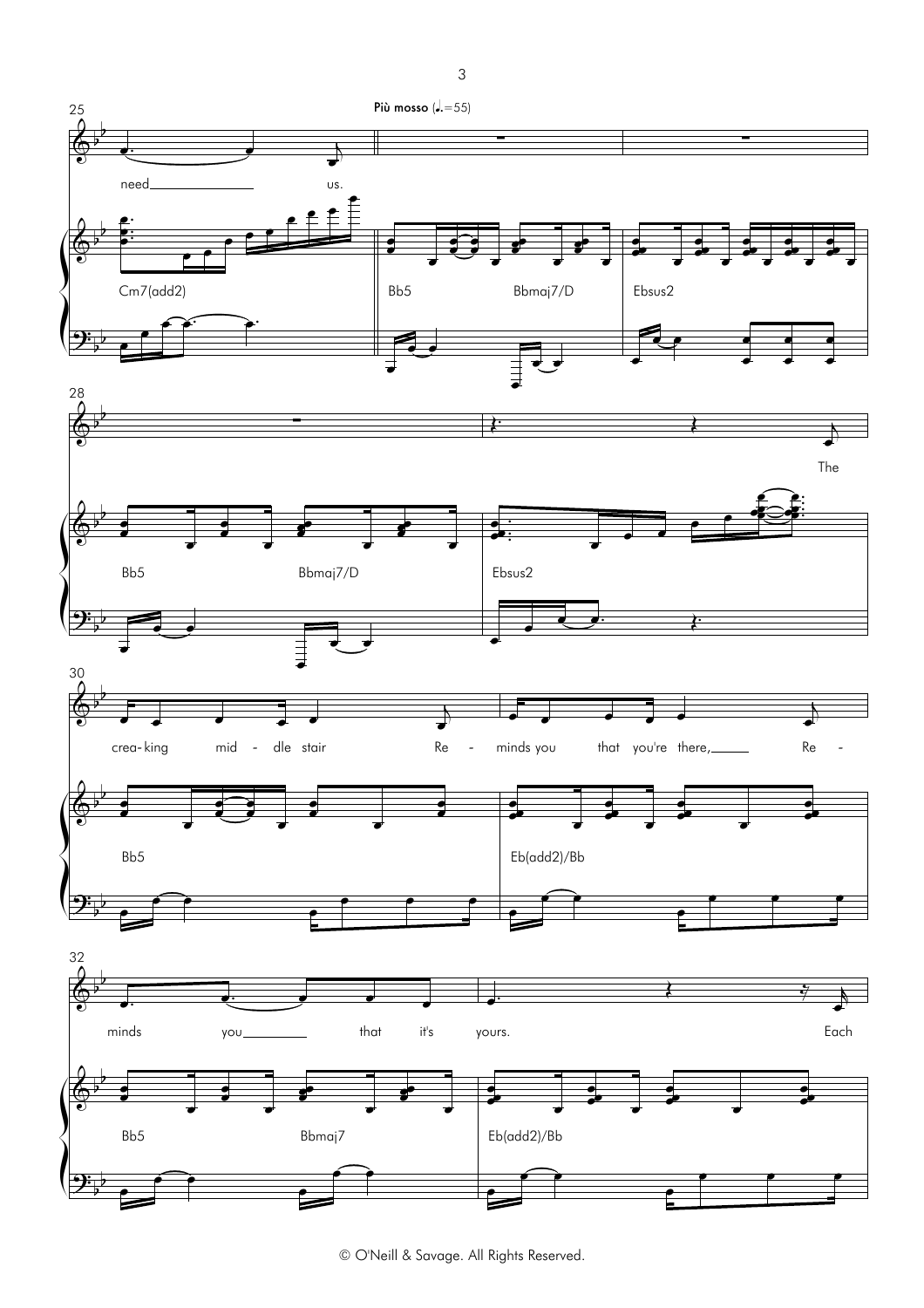

<sup>©</sup> O'Neill & Savage. All Rights Reserved.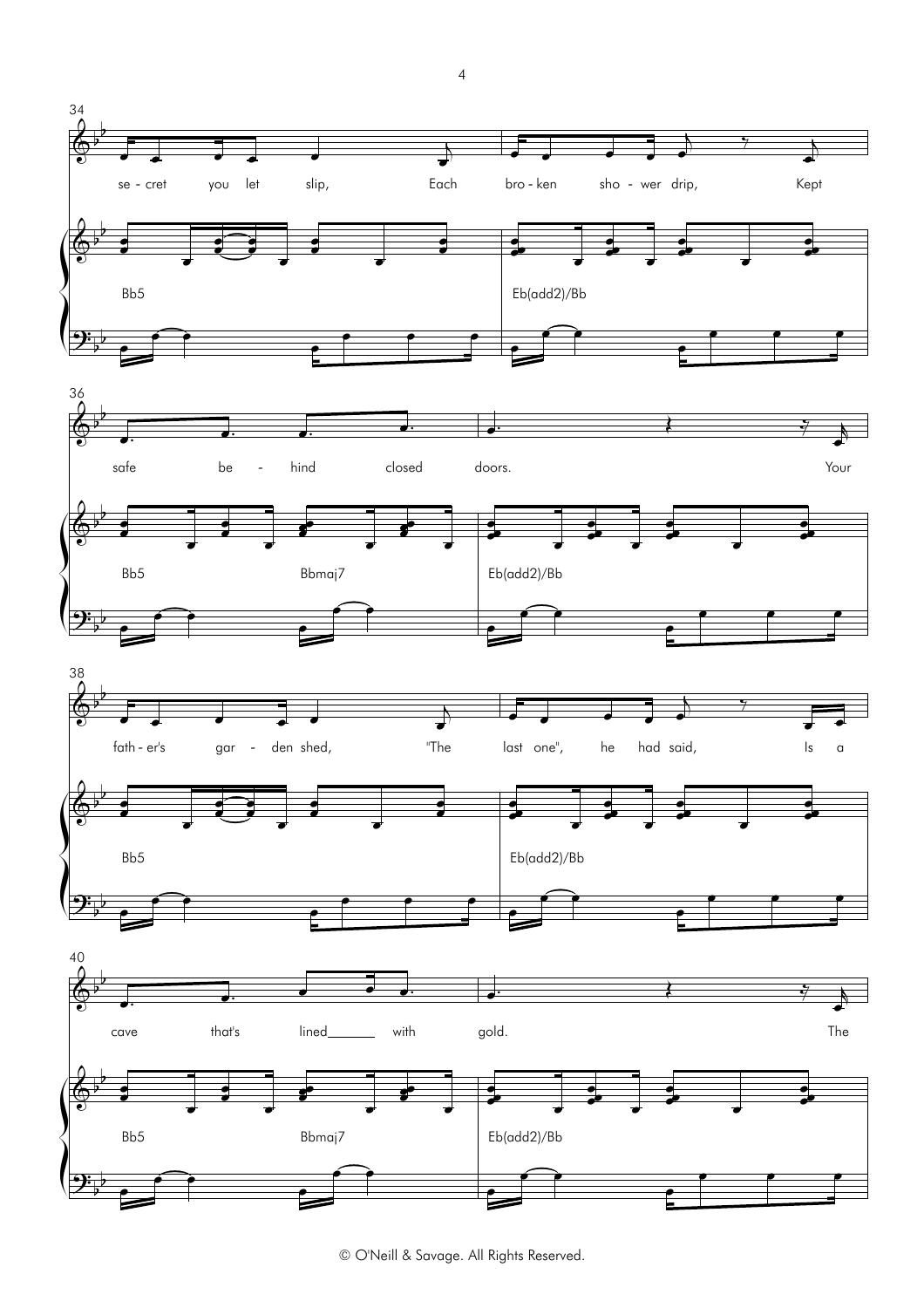





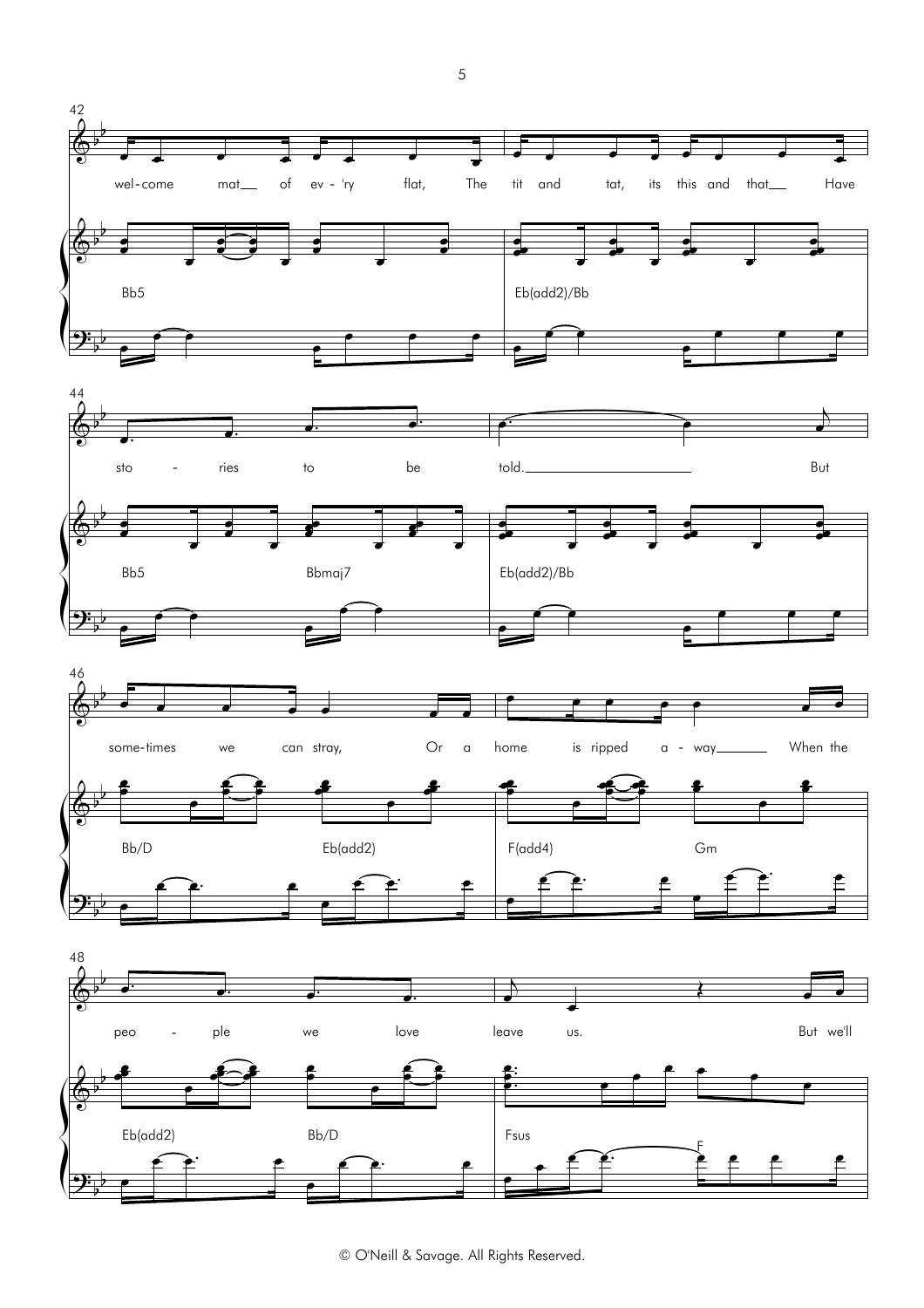





© O'Neill & Savage. All Rights Reserved.

6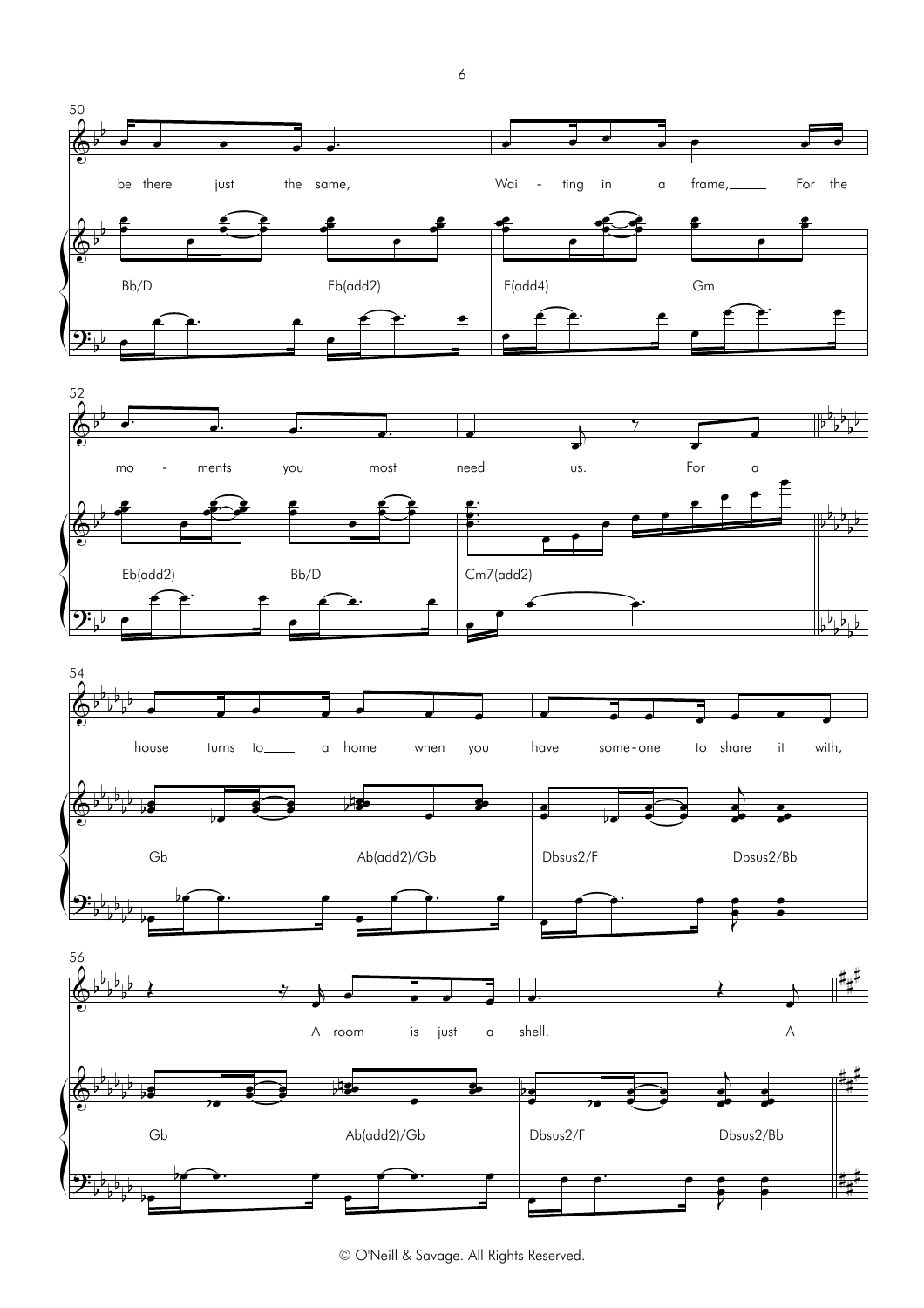

<sup>©</sup> O'Neill & Savage. All Rights Reserved.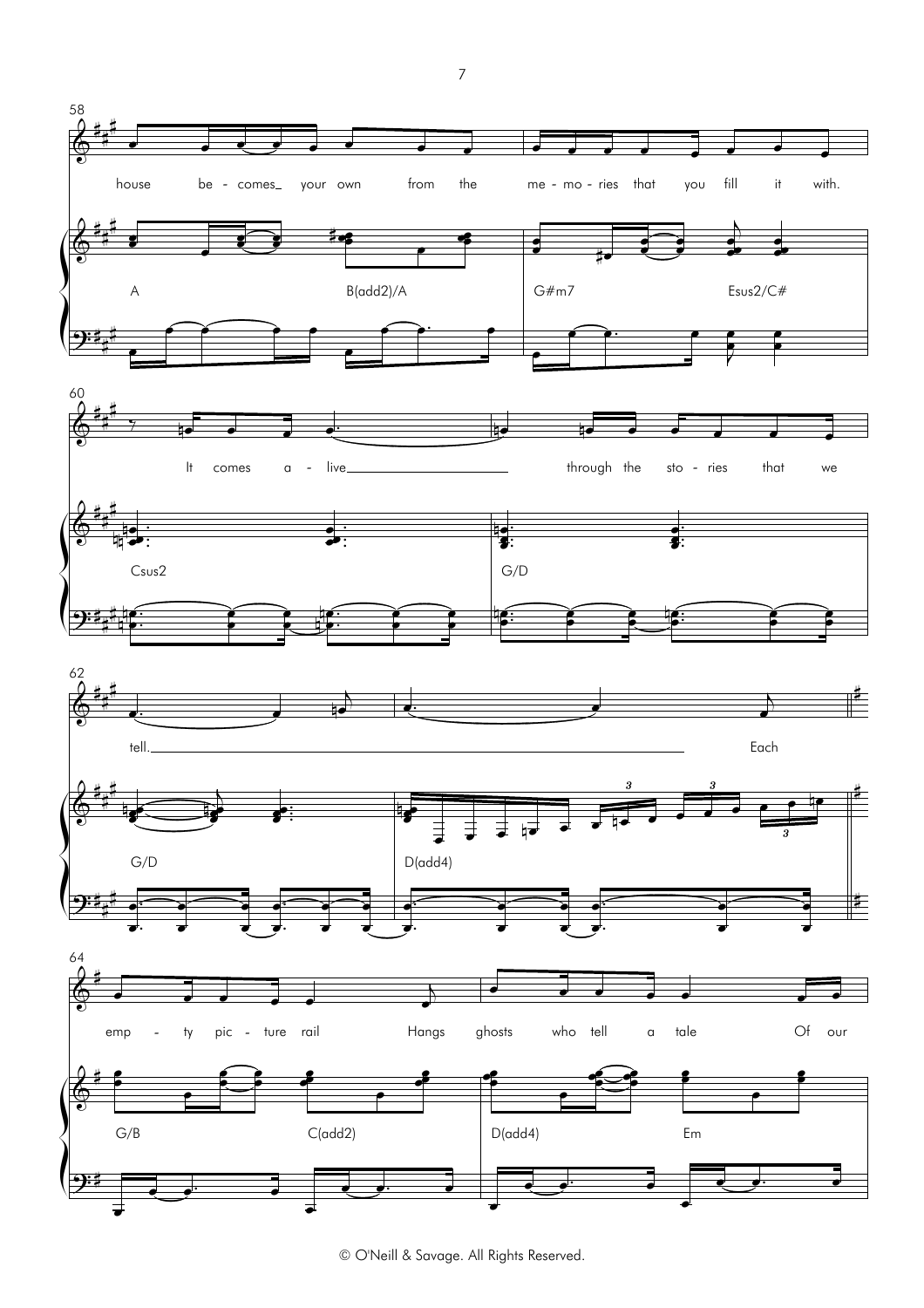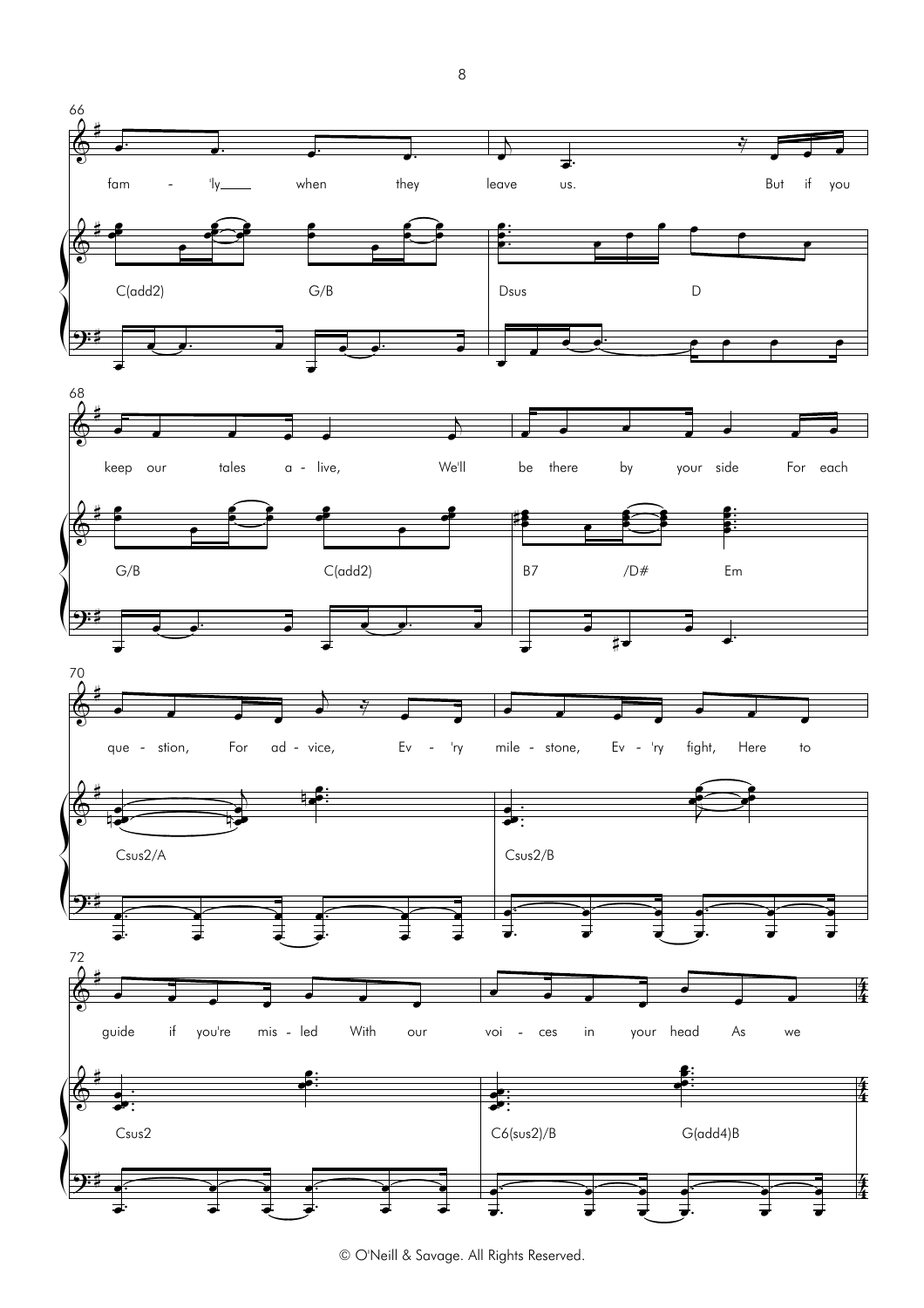